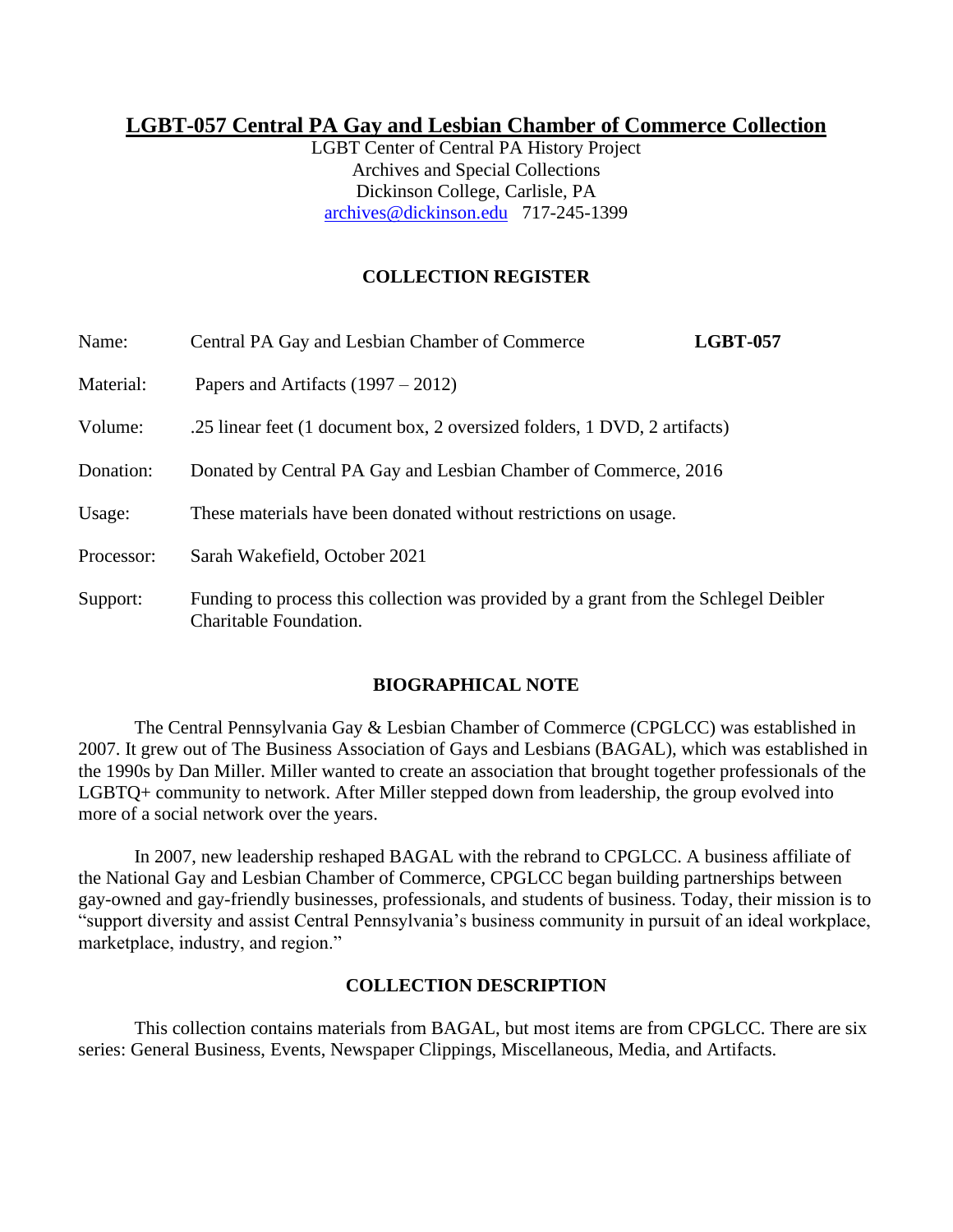General Business includes membership and publicity materials, Events includes programs from the Chamber's annual meeting and dinner, as well as other local LGBTQ+ events in which they participated. Newspaper clippings contain information about CPGLCC. Miscellaneous includes informational items not created by CPGLCC, Media includes a DVD presentation for a bid to bring the Gay Rodeo to Harrisburg, and artifacts includes two types of CPGLCC banners.

# **COLLECTION INVENTORY**

#### **Series 1 General Business**

#### 1.1 Membership Correspondence

- 1.1.01 BAGAL Membership Correspondence 1997
- 1.1.02 BAGAL Membership Correspondence 1998
- 1.1.03 BAGAL Membership Correspondence 1999
- 1.1.04 BAGAL Membership Correspondence 2000
- 1.1.05 BAGAL Membership Correspondence 2001
- 1.1.06 BAGAL Membership Correspondence 2004

#### 1.2 Membership Fee

1.2.01 2 Membership Fees – 2002 BAGAL Meeting Notice and Membership Fees Reminder – 2005

#### 1.3 Publicity Materials

- 1.3.01 Central PA Gay and Lesbian Chamber of Commerce Sticker circa 2010 Central PA Gay and Lesbian Chamber of Commerce Postcard – circa 2010
- 1.3.02 Central PA Gay and Lesbian Chamber of Commerce Brochure circa 2010 Central PA Gay and Lesbian Chamber of Commerce Brochure – circa 2016

# **Series 2 Events**

#### 2.1 PRIDE Events (see oversized OBS)

2.1.01 Lancaster PA Pride Ad – Jun. 19, 2010 (side 1) Pride Festival of Central PA Ad – Jul. 23 - 25, 2010 (side 2)

#### 2.2 Celebrating Diversity Networking Reception

2.2.01 Picture from 'Celebrating Diversity Networking Reception" (?) – [Jun. 30, 2010] "Celebrating Diversity Networking Reception" Flyer – Jun. 30, 2010 Central PA Gay and Lesbian Chamber of Commerce business card – circa 2010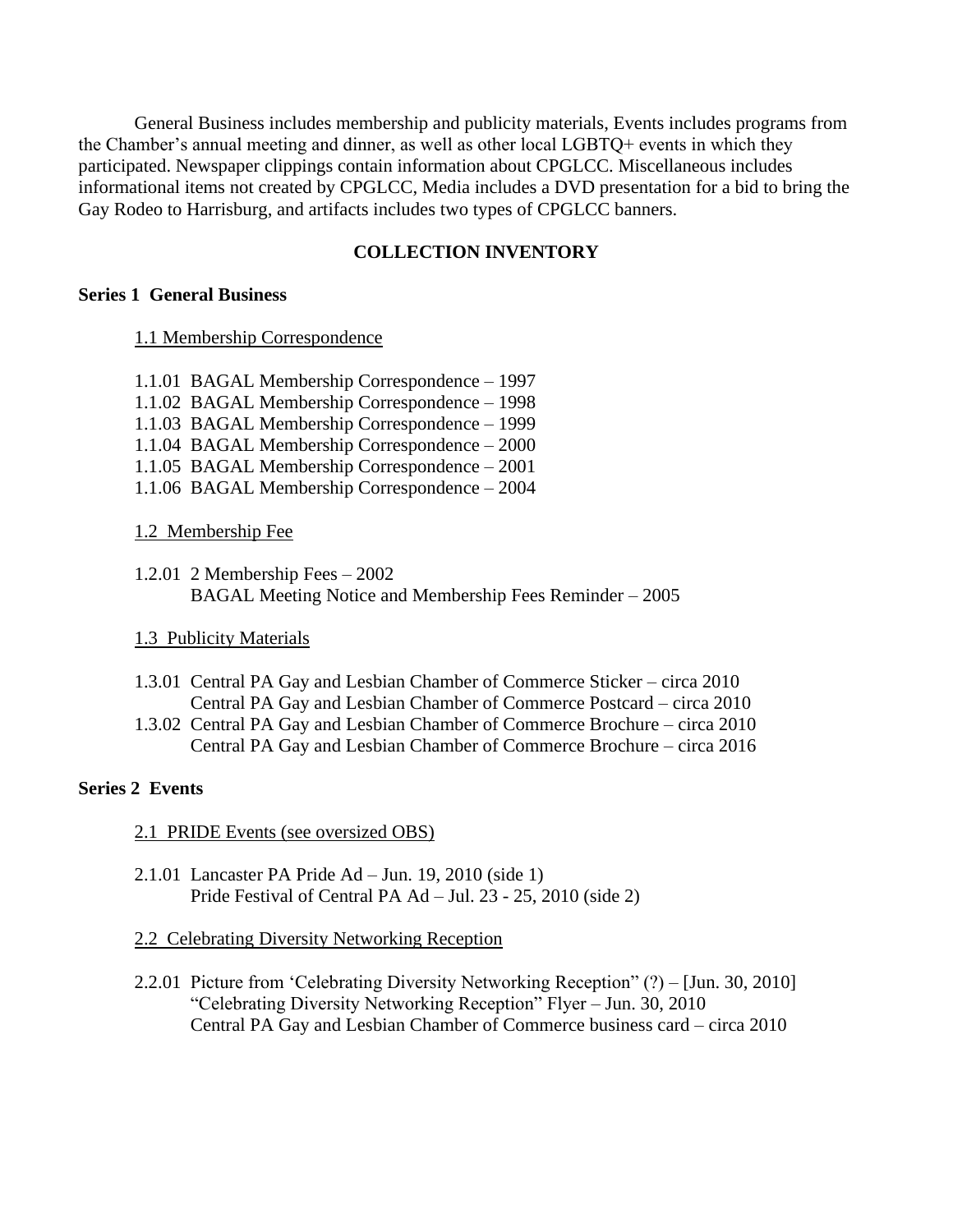### LGBT-057 PA Gay and Lesbian Chamber of Commerce (cont.)

### **Series 3 Events (cont.)**

#### 2.3 Fall Achievement Benefit

2.3.01 Fall Achievement Benefit Ticket – Oct. 16, 2010 Fall Achievement Benefit Picture Voucher – Oct. 16. 2010

### 2.4 Keystone Conference

- 2.4.01 Keystone Conference Program 2011
- 2.4.02 Keystone Conference Program 2012

### 2.5 Annual Meeting and Dinner

- 2.5.01 Central PA Gay and Lesbian Chamber of Commerce Annual Meeting and Dinner Jan. 14, 2011 (2)
	- Central PA Gay and Lesbian Chamber of Commerce Annual Meeting and Dinner menu Jan. 14, 2011
	- Central PA Gay and Lesbian Chamber of Commerce Annual Meeting & Dinner Program Mar. 8, 2014

### 2.6 General Events

- 2.6.01 Central PA Gay and Lesbian Film Festival Brochure Jul. 19 25, 2002
- 2.6.02 Harrisburg Men's Chorus Christmas Cabaret Program - Dec. 5, 2010 Letter thanking CPAGLCOC from advertising their concert – Jan. 24, 2011
- 2.6.03 Estamos Unidos de Pennsylvania, Noche de Cultures (Night of Cultures) [2010]
- 2.6.04 Spring Fling Program Apr. 16, 2011
- 2.6.05 Black and White Party Program 2011
- 2.6.06 Around the World in Song Program, Central PA Womyn's Chorus Dec. 2, 2012

# **Series 3 Newspaper Clippings**

- 3.01 "Chamber to provide assistance for gays" *The Patriot-News* (Harrisburg, PA) Jan. 18, 2007 "Gay-and-lesbian business association regroups as chamber of commerce" – *Central Penn Business Journal* (Harrisburg, PA) – Jan. 26, 2007 "Diversity forum to promote respect," *The Patriot-News* (Harrisburg, PA) – Jan. 15, 2008 "Chamber Holds Annual Meeting," *Central Voice* – Mar./Apr. 2010 (see oversized OBS) 3.02 "Mode at Large" Pictures from the Gay Lesbian Mixer at Chamber of Commerce – [2010] "Chamber on the Move – Events for May and June" –  $[2010]$ "Chamber on the Move – Annual Meeting Jan. 14" – [2010] "Chamber on the Move – Summer Events" – [2010]
	- "Chamber Attends National Event" 2010